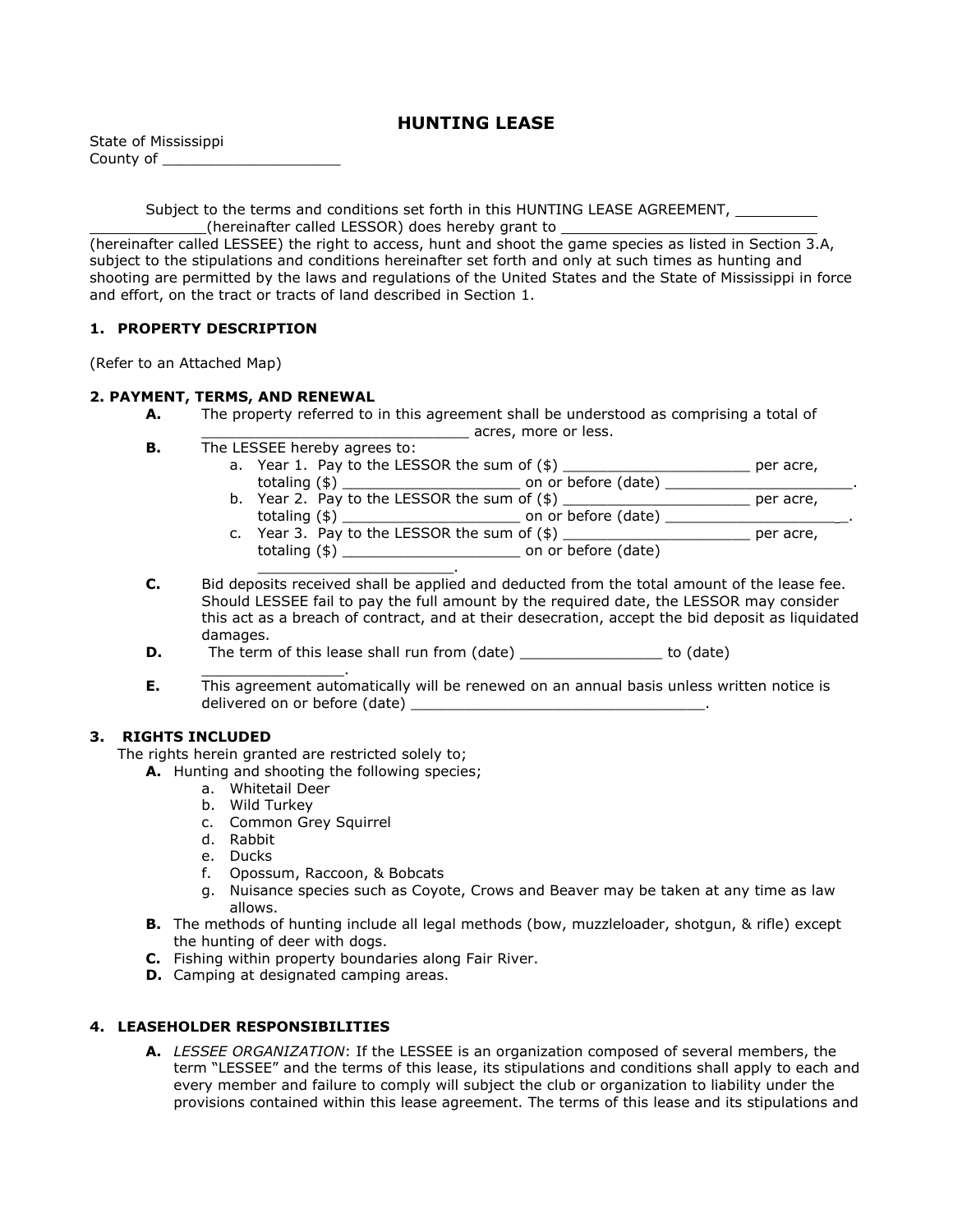conditions shall also apply to any and all guests of the organization. Members and Guest must NOT have been convicted of a game violation in any state for the previous three calendar years. Any violation of federal or state game laws and regulations on the premises by any individual authorized to hunt on the tract may result in immediate termination of the lease

- **B.** *LESSEE MEMBERS LIST AND IDENTIFICATION*: LESSOR will be furnished with a complete list of members, guests and licensees with officer's addresses and phone numbers. LESSOR will be notified in writing of all changes in LESSEE's membership and officers throughout the term of the lease. LESSEE shall provide a written copy of club rules, organization, and bylaws to LESSOR. All members shall have in their possession a membership card valid for the current season, listing his or her name and signed in ink by the club president or representative. LESSEE will also maintain a sign in board which will contain the following information
	- 1. The identity of the members/guest and where they are located while hunting while afield.
	- 2. Written Copy of club rules

.

 $\overline{a}$ 

- 3. Records of all game harvested and supply these records to the LESSOR
- 4. Map of the property to be provided by LESSOR
- 5. News of any scheduled forestry or land management activities.
- **E.** *SUBLEASING:* LESSEE agrees not to sublease, license or otherwise transfer any of the rights or privileges granted by this lease and only the LESSEE, MEMBERS and his GUESTS shall have hunting rights on the leased area during the term of this lease except those reserved as follows: (RESERVED HUNTING RIGHTS)

the control of the control of the control of the control of the control of the control of the control of the control of the control of the control of the control of the control of the control of the control of the control

**F.** *STATE LAWS*: The LESSEE will conform strictly to local, state, and federal laws and regulations governing hunting and shooting; the LESSEE will report all violations of laws and regulations and will assist law enforcement officers. If the hunting season begins after the date this lease commences, or ends before the termination of the lease, the term of this lease will be reduced to conform to applicable regulations.

- **G.** *TOXIC SUBSTANCES, ZONING & ENVIRONMENTAL:* LESSEE shall not allow any toxic substances or hazardous wastes to be stored upon the Leased Premises or utilized in the LESSEE's operations on the Leased Premises, except those substances which may be considered toxic and which are commercially available and customarily used in exercising the rights granted herein, and LESSEE's use of the Leased Premises shall fully comply with all applicable building and zoning codes and other land use regulations, any applicable environmental laws or regulations and any other applicable laws or regulations.
- **H.** *SAFETY ZONES:* Hunting and shooting are prohibited within 75 yards of any occupied dwelling or within any designated safety zone.
- **I.** *POSTING LAND:* The LESSEE will post the boundaries of the leased property with durable signs that include the name and address of the LESSEE.
- **J.** *FOREST FIRES*: The LESSEE will exercise due care to prevent forest fires on the property and, will extinguish any unsupervised fire, without cost to the LESSOR, if the fire occurs when LESSEE is using the property.
- **K.** *TIMBER DAMAGES:* The LESSEE will not cut, use, destroy, drive, or screw any object, in timber growing on the leased lands; and will not make or suffer any waste thereon. Timber found damaged or destroyed by LESSOR without prior approval will be assessed at a rate of twice the stumpage value of said timber.
- **L.** *FOOD PLOTS:* LESSEE will get approval from representatives of Forest Pro L.L.C. or LESSOR before installing any new food plots on said property. Open areas located within various rightof-ways and previously existing food plots may be maintained and planted without approval.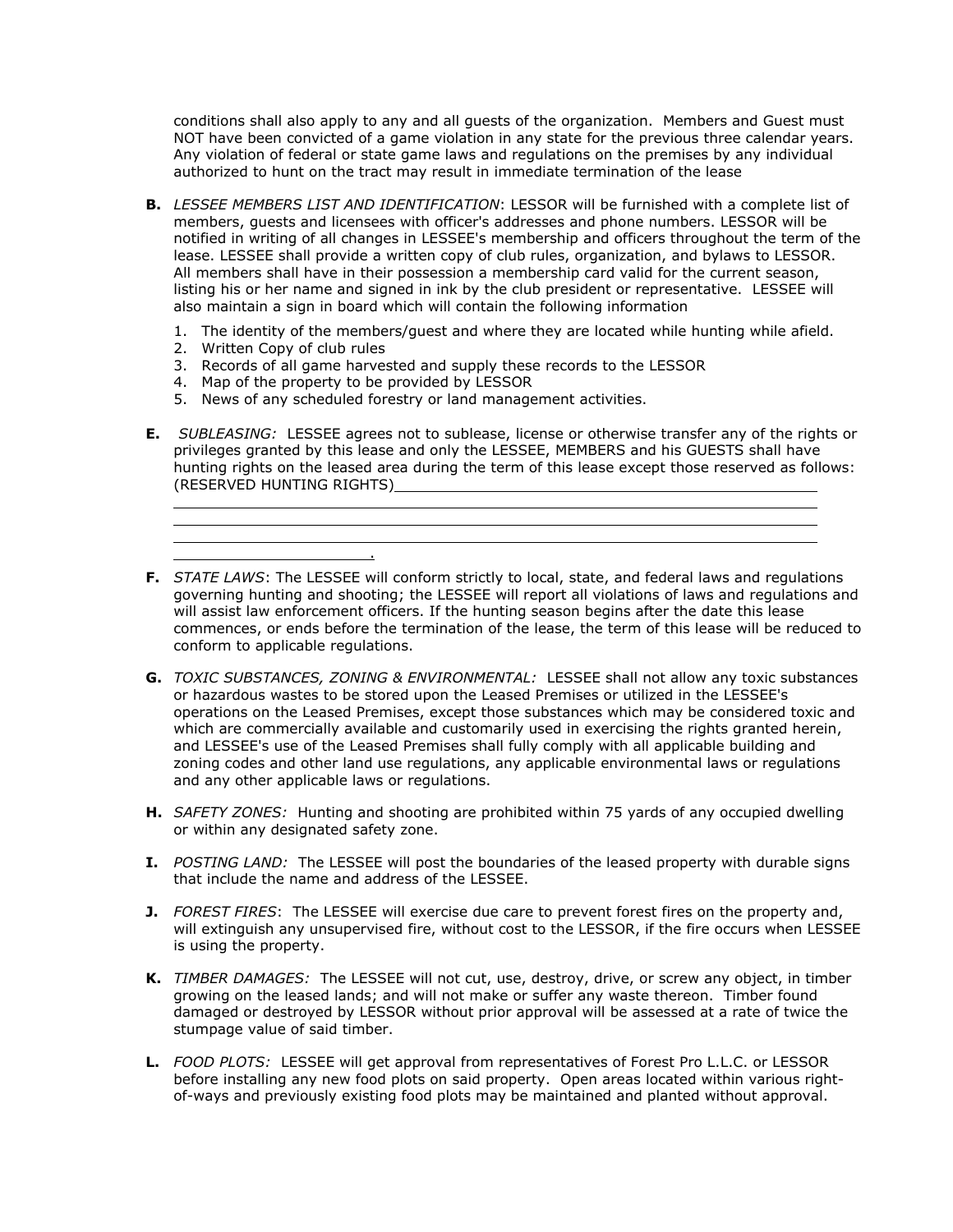LESSEE understands that timber management activities may require the use of food plots for other purposes and that LESSOR bears no responsibility for any damages done within planted areas. LESSOR may elect to convert the use of existing food plots to timber growing at any time.

- **M.** *STRUCTURES*: LESSEE will remove all structures including deer stands, campers, and other non attached buildings placed or constructed by LESSEE from the lease area at termination of this lease unless prearranged with LESSOR. Any structures not removed will become the property of the LESSOR.
- **N.** *LIMITED NUMBER OF HUNTERS*: To provide a quality hunting experience and maintain an adequate level of game species the LESSEE agrees to limit number of hunters (members & guest) so not to exceed one hunter per one hundred acres (1/100) of land in the total. The number of hunters hunting on lease property at any one time shall not to exceed
- **O.** *INSURANCE:* LESSEE shall provide proof of general liability insurance, with the LESSOR(s) & Forest Pro LLC named as co-insured, in the amount of ONE MILLION DOLLARS (\$1,000,000) with a company licensed and approved to do business in Mississippi.
- **P.** *FOREST MANAGEMENT***:** The right to hunt and shoot is subject to any rights that the LESSOR(s) may care to exercise over the land. LESSEE acknowledges that LESSOR(s) are in the timber growing business and timber cutting, planting or other forestry or land management practices may be conducted at any time of the year. **Forest and land management activities will take precedence over hunting activities.** Notification of any forestry or land management activities will be posted on the club sign in board.
- **Q.** *PROPERTY PROTECTION*: No agreement, plan or program concerning the regulation of animal populations or management of water, land or other natural resources on said land shall be made by LESSEE with any local, state, federal or private agency, without prior written approval of LESSOR. The release of feral swine and other domestic, exotic game or non-game species whether pen-reared or wild, is strictly prohibited except for state and federally coordinated restocking with written approval from LESSOR.LESSEE has inspected the leased premises and accepts same in an "as is" condition.

### **LEASEHOLDER BEHAVIOR**

*TO ADJOINING LANDOWNERS*: The LESSEE agrees to respect the rights of adjoining Landowners and clubs, to conduct all activities on or around said land in a courteous manner and to be solely responsible for promptly resolving any problems with adjoining landowners or clubs that may arise from LESSEE's activities. The LESSEE agrees not to hunt, shoot or take game from property joining that of LESSOR unless written permission has been granted from said adjacent landowners. The approval of adjoining landowners will be required before retrieval of injured game.

*TO CAMPGROUNDS:* The LESSOR will provide an area for a campground to LESSEE provided that:

- 1. Buildings and campers placed on the property are in good physical and structural condition.
- 2. Campgrounds are kept clean and free of debris.

\_\_\_\_\_\_\_\_\_\_\_\_\_\_\_\_\_\_\_\_\_\_\_\_\_\_\_\_.

- 3. LESSOR is responsible for all cost associated with the development, operation, and disposal of said campground.
- 4. LESSEE acknowledges that hunting is a social activity, but no loud parties or disturbance of the peace will be allowed. If activities violate the minimal thresholds of common law then they violate the terms of the lease.
- 5. Any sewage generated by the campgrounds shall be disposed of properly as designated by Mississippi State Board of Health and meet the guidelines of the set forth by the local county health department.

*SAFETY:* LESSEE will maintain a list of safety guidelines and will post the safety guidelines on the sign in board. Any accidents or near misses will be recorded on the sign in board. Additionally a safety meeting will be held annually for the entire membership, and safety procedures will be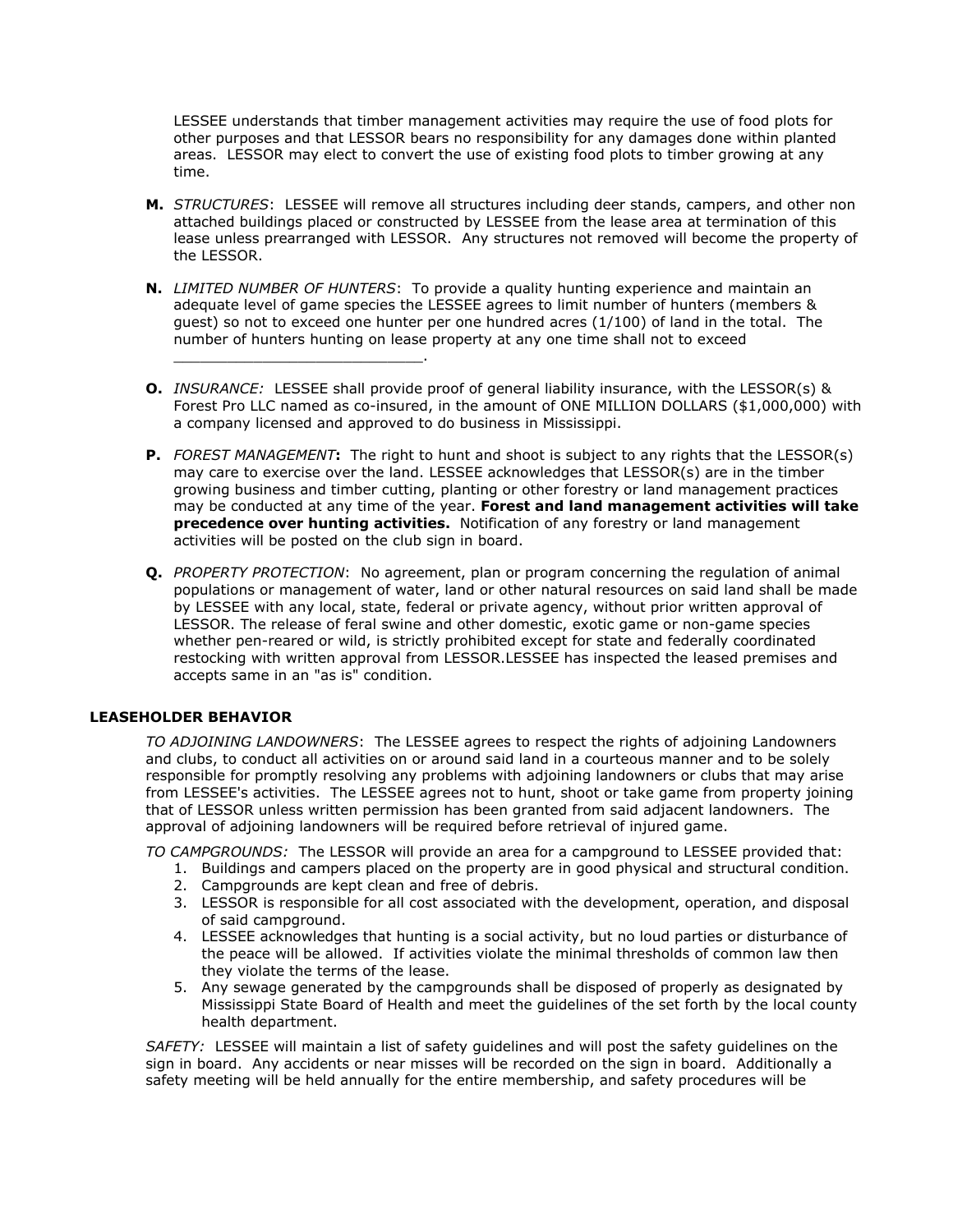reviewed, and if necessary enhanced. A review of the prior season's accidents or near misses will be discussed with the membership as well as possible ways to have avoided these accidents.

TRESPASSERS: The LESSEE will use common sense in dealing with any suspected trespasser. A name and address may be asked of the trespasser but threats or pointing of weapons is not allowed. All information about suspected trespassers will be submitted to the proper authorities.

TRASH DISPOSAL: Any and all campsites, clubhouse grounds, or gathering places on the property shall be kept free of litter. Receptacles for trash may be placed within the leased areas and emptied by club members at the county landfill or in county-serviced dumpsters.

ANIMAL REMAINS DISPOSAL: LESSEE agrees to dispose of animal remains in a dug out pit at least 300 feet from camp, public roads, residences, and any water courses. Pit should be constructed in non-porous soils and in non-flooding areas.

*ROAD USE*; Vehicles shall be parked in designated areas. Use of roads by trucks or automobiles shall be restricted to dry weather conditions. Use of roads shall be restricted to ATV or other recreational vehicles during wet weather conditions. LESSEE covenants and agrees to maintain all roads, structures and other aspects of the premises in a manner satisfactory for the conduct of hunting on leased premises. No new roads or trails will be established without prior written consent from LESSOR or their agent Forest Pro L.L.C...

*GATES:* The LESSEE has the right to install gates at their own expense and will provide LESSOR with any keys or combinations to locks that LESSEE establishes.

#### **LEASE CANCELLATION**

It is mutually agreed that failure to abide by the terms and stipulations above by any person present on the leased area under this lease will constitute cause for the forfeiture of all hunting rights, deposits and fees.

Shall the LESSEE fail to comply, in the opinion of the LESSOR, strictly with the terms of this lease; the LESSOR reserves the right to cancel this lease forthwith without any liability whatsoever. Should the LESSOR elect to cancel this lease, a letter addressed to the LESSEE (President of the leasing organization), canceling the lease, will be accepted as sufficient notice by all parties herein referred to.

The LESSOR may cancel this lease even though the LESSEE has complied with its terms; but the LESSOR will refund to the LESSEE the prorated amount based on the number of days remaining before lease expiration, without further liability whatsoever to the LESSEE.

### **LESSOR PROTECTION**

LESSEE recognizes the inherent dangers associated with hunting, both natural and human-created. LESSEE recognizes that accidents involving firearms, ammunition, falling trees, hidden ground openings poisonous plants and animals and various other dangers may forcibly occur on the premises aforementioned. LESSEE acknowledges his/her recognition of these dangers and the possible existence of dangerous physical conditions upon the premises such as, but not limited to, those described on the enclosed map. The Leased Premises are being leased in their "as is" condition, and LESSOR makes no covenants, warranties or representations as to the condition or state of the Leased Premises whatsoever. Without limitation of the foregoing, LESSOR specifically disclaims any express or implied covenants, warranties or representations (a) as to the past, present or future existence of any toxic substances or hazardous wastes on or under the Leased Premises or the improvements located thereon, (b) as to the compliance by the Leased Premises or the use thereof with any applicable building or zoning codes or other land use regulations, any applicable environmental laws or regulations, or any other applicable laws or regulation, or of fitness for a particular purpose or of habitability of the Leased Premises. With the aforementioned recognitions in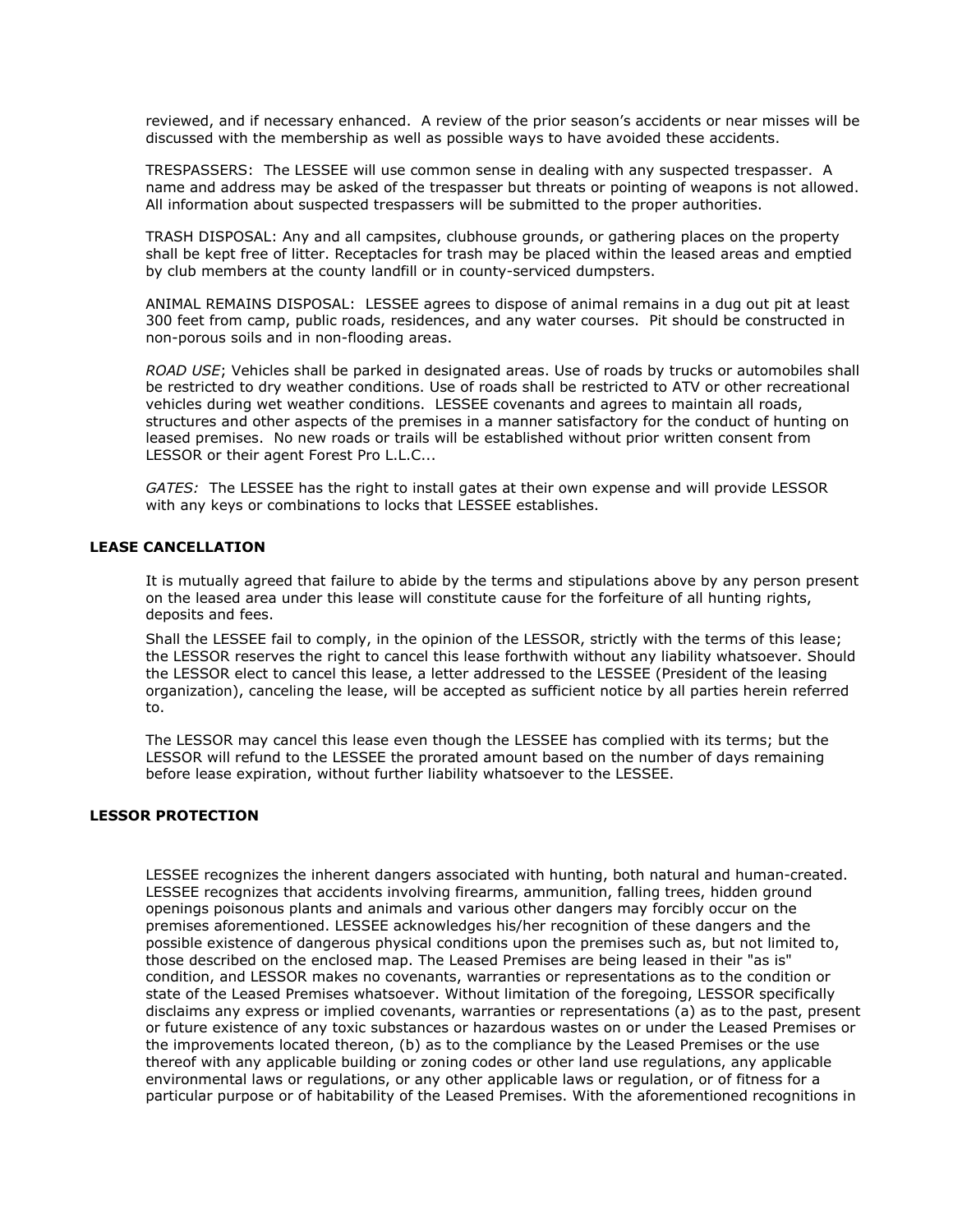mind, The LESSOR assumes no responsibility for the safety of the LESSEE in the exercise of the rights granted by this agreement. The LESSEE hereby assumes all such responsibility. LESSEE agrees to defend, indemnify, and hold harmless LESSOR and all of his/her family, servants, employees and agents from all claims, demands, suits, losses, actions, personal injuries, deaths, property liability and all other liability of whatsoever nature, kind, and description, resulting directly or indirectly from or on account of the operations of the LESSEE hereunder, by LESSEE or LESSEE's guests on the premises heretofore mentioned, said obligation to indemnify extending to the reimbursement of LESSOR for all expenses and suits including but not limited to, judgments, attorney's fees, court costs, and all the expenses of any kind and character, and in the event the judgment is rendered against Lesser in any such action, to satisfy the same. Each member of the LESSEE organization will be jointly liable to indemnify and hold the LESSOR harmless. The foregoing covenants, warranties and representations of the LESSEE and the foregoing indemnification provisions shall survive the termination of this lease.

In case any one or more of the provisions contained in this lease shall for any reason be held to be invalid, illegal, or unenforceable in any respect, all other provisions and this agreement shall be constructed as if such invalid, illegal, or unenforceable provision has never been contained herein.

Witness our signatures, this the \_\_\_\_\_\_day of August, 200\_.

Signed:

Primary LESSEE Date

Signed:

Witness Date **Date**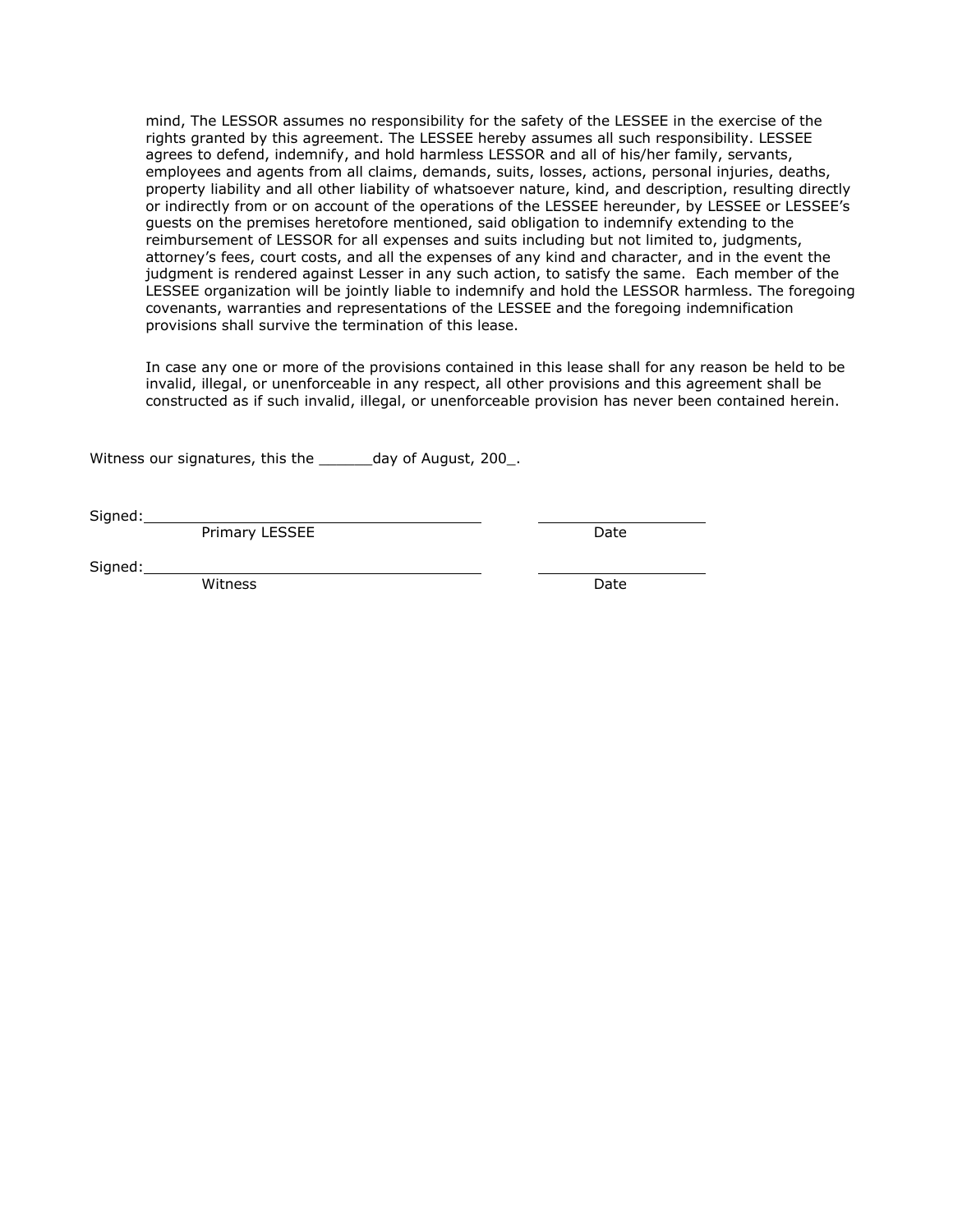## **2008-2009 Member Roster**

| Hunting Club membership roster.<br>(By signing this roster I agree that I have read, and agree with the terms of the hunting lease) |  |  |  |  |
|-------------------------------------------------------------------------------------------------------------------------------------|--|--|--|--|
|                                                                                                                                     |  |  |  |  |
|                                                                                                                                     |  |  |  |  |
|                                                                                                                                     |  |  |  |  |
|                                                                                                                                     |  |  |  |  |
|                                                                                                                                     |  |  |  |  |
|                                                                                                                                     |  |  |  |  |
|                                                                                                                                     |  |  |  |  |
|                                                                                                                                     |  |  |  |  |
|                                                                                                                                     |  |  |  |  |
|                                                                                                                                     |  |  |  |  |
|                                                                                                                                     |  |  |  |  |
|                                                                                                                                     |  |  |  |  |
|                                                                                                                                     |  |  |  |  |
|                                                                                                                                     |  |  |  |  |
|                                                                                                                                     |  |  |  |  |
|                                                                                                                                     |  |  |  |  |
|                                                                                                                                     |  |  |  |  |
|                                                                                                                                     |  |  |  |  |
| Member Name:                                                                                                                        |  |  |  |  |
|                                                                                                                                     |  |  |  |  |
|                                                                                                                                     |  |  |  |  |
|                                                                                                                                     |  |  |  |  |
|                                                                                                                                     |  |  |  |  |
|                                                                                                                                     |  |  |  |  |
|                                                                                                                                     |  |  |  |  |
|                                                                                                                                     |  |  |  |  |
|                                                                                                                                     |  |  |  |  |